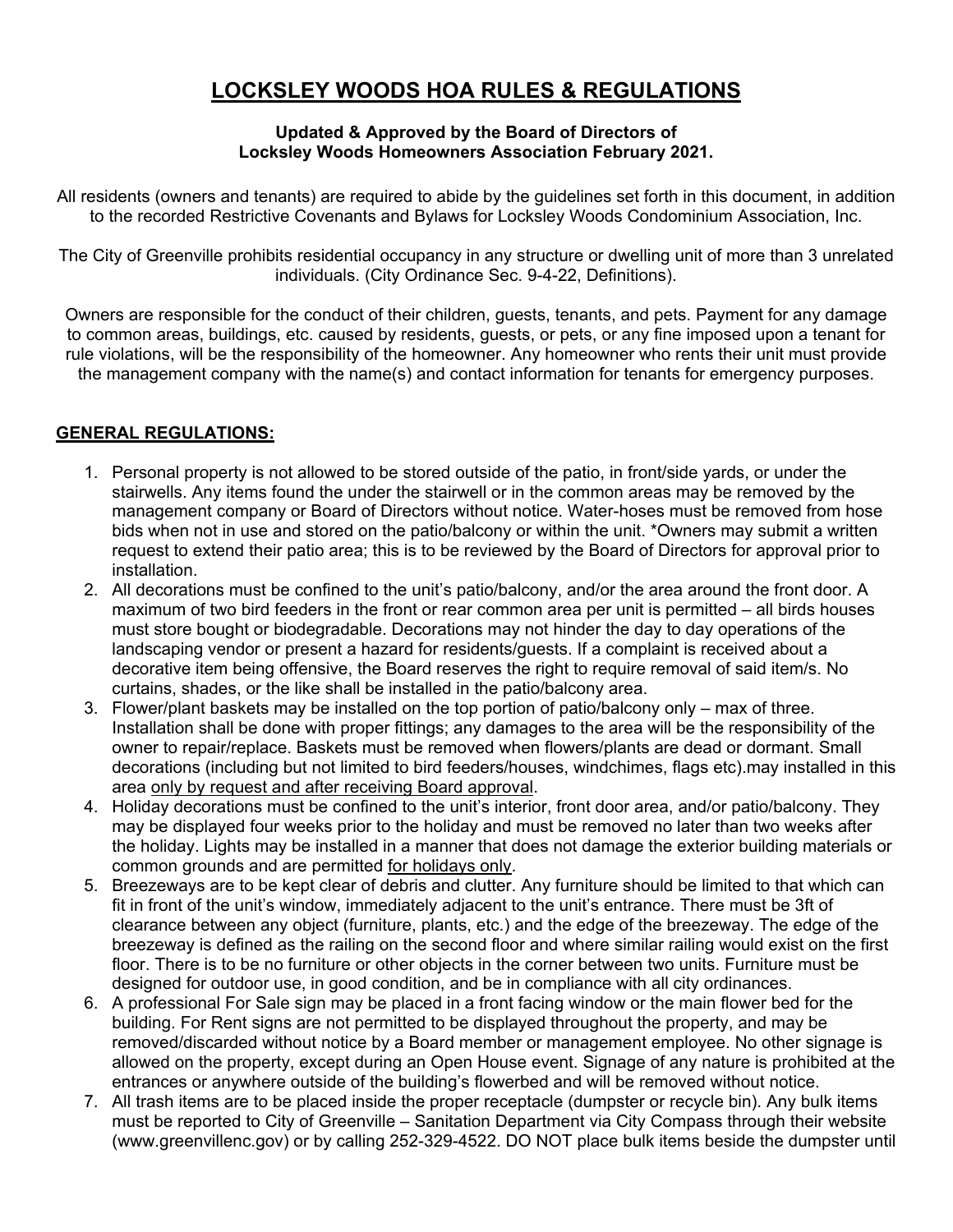the items are reported to the City. The City will not pick up construction debris such as carpet/padding, large rugs, plumbing fixtures, cabinets that were attached to the home, vinyl flooring, ceramic tile, etc.; these items need to be removed from the property by the installer/resident. Paint cans are NOT to be discarded until fully dry/harden or completely empty.

- 8. There is to be absolutely NO SKATEBOARDING, ROLLERBLADING, PLAYING, NOR FISHING ON THE SPILLWAY for the pond. No fishing, swimming, or boating is allowed in the pond. Any of the above activities should be immediately reported to the Greenville City Police Department.
- 9. Skateboards, rollerblades, scooters, bikes, hover boards, etc. are prohibited from use on the entryways, breezeways, sidewalks, or grass common areas. Mobility scooters are permitted.
- 10. No sport items (basketball goals, soccer goals, ramps, etc.) are to be placed on the common areas, including the parking lot. The common areas may be used for playing so long as it does not destroy grass, plantings, or other structures, and is not too loud so as to be an annoyance or nuisance to the neighborhood.
- 11. The use of sidewalk chalk on common areas is prohibited.
- 12. It is illegal to discharge any weapon, including air rifles and BB guns. Use of fireworks and laser devices are also prohibited. Any offense of this nature should be reported to law enforcement.
- 13. Cigarette butts and other waste shall not be discarded in the common areas.
- 14. No propane tanks may be installed at Locksley Woods to provide gas service for home appliances. Gas/charcoal/electric grills and fire pits may be stored on first floor patios; only electric grills are permitted to be stored or used on 2<sup>nd</sup> floor balconies. Section 504.8 of the North Carolina State Fire Prevention code prohibits outdoor grilling within ten (10) feet vertically and horizontally of all occupancies and landscaping/vegetation. The code applies to charcoal grills, LP-gas grills, hibachis, smokers, or any appliance which use an open flame. After use of the grill or fire pit, it needs to be returned to the patio, when cool, within 24 hours. Grilling is not allowed in the parking areas, in breezeways, in front of the building, nor on the side of any building. Damage to any part of the building or common areas as a result of heat and/or fire from any grill, fire pit, or the like will be the responsibility of the homeowner to repair.
- 15. No obnoxious or offensive activity that may become an annoyance or nuisance in the neighborhood is allowed. Music, TV, pets, chatter, etc should not be heard louder than normal conversation level. The City of Greenville Noise Control Ordinance (Sec 12-5-1 through 12-5-14) restricts sound levels between 11:00 pm and 7:00 am. Excessive noise complaints during this time frame should be reported to the Greenville Police Department (252-329-4317). Case numbers may be provided to management for follow up. Noise complaints outside of this time frame may be reported to management in writing/email with a specific date, time and residence.
- 16. Parties are not permitted on the common areas, including the pool, unless sponsored by the Locksley Woods Homeowners Association. Profit-making events are not allowed in Locksley Woods, to include but not limited to garage sales, yard sales, bake sales, etc. UNLESS they are sponsored by the HOA.

## **ARCHITECTURAL CONTROL**

- 1. Window treatments are mandatory to maintain the uniformity and integrity of the property. All windows must be covered with curtains or Venetian blinds, solid white or beige in color only, and all coverings must be upheld. No flags, banners, or other colorful material shall be used as window coverings. If a complaint is received, the Board reserves the right to require removal of said item/s.
- 2. It is required that exterior window screens must remain on and in good condition at all times. Window screens must have white frames. Window screens are the homeowner's/resident's responsibility to maintain.
- 3. No hardware is allowed to penetrate any of exterior building materials. Owners will be held responsible for any damages caused to the building (exterior or interior) from improperly hung items.
- 4. Patios and balconies will be kept neat and clean at all times. Household items are not to be stored on the patio or balcony. Residents shall not hang or drape rugs, towels, laundry, or the like on the railings or other portions of said balcony or patio. No items are permitted be installed on or around breezeway or staircase railings.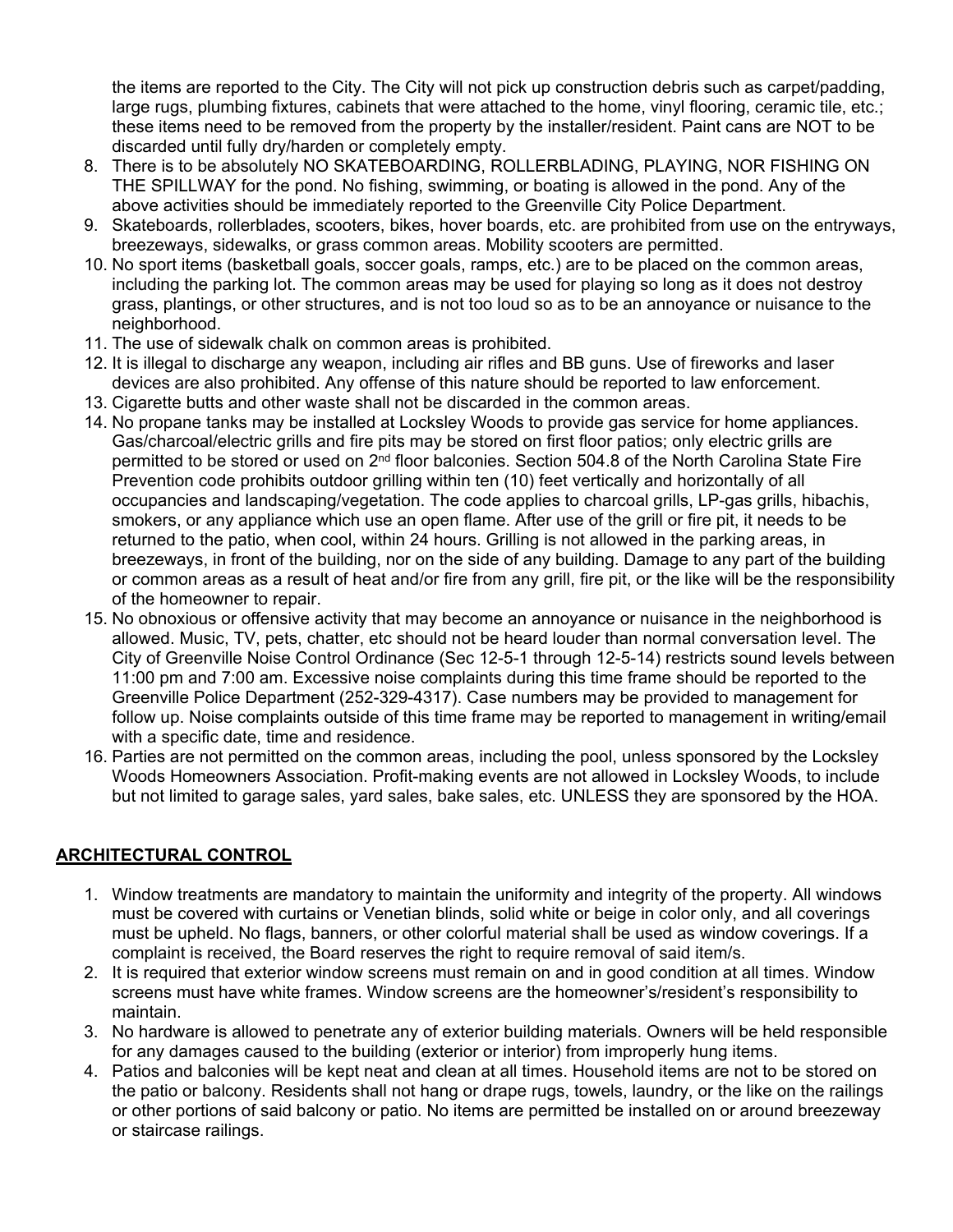- 5. Exterior doors, windows, and the casing around each are considered Limited Common Elements and require prior written approval from the Board of Directors for any changes. All entry doors must be painted the same color (Tuxedo Gray ICI). Storm doors may be installed on the exterior entrances of any unit. Any storm door must be white with a full-view window opening, which may contain a glass or screen insert. A kick plate no taller than 6" may be installed at the bottom of the storm door. Replacement windows must be the color of the surrounding trim. Any damages to exterior glass surfaces are the responsibility of the homeowner to repair immediately.
- 6. No exterior addition or change or alteration is permitted until the plans and specifications showing the nature, kind, shape, height, materials, and location are submitted for Board review and approval.
- 7. If you are interested in putting up a satellite dish you must submit your request, in writing, to the management company to be approved by the Board of Directors. The request must state the size of the dish, the installation company name, and where the dish will be installed. No satellite dishes are to be installed on the building or on the common ground. Any satellite dishes that are not approved or are on the common grounds will be removed and discarded by the management company.
- 8. Residents are NOT permitted to landscape any part of the common grounds without prior written approval from the Board of Directors. All items in containers must be planted in containers designed for that specific purpose. The flower beds in the front of each unit shall have pine straw as the bed covering and will be replaced as funds are available.
- 9. A/C window units, window fans, and the like are prohibited.
- 10. Termite damage repair, both exterior and interior, is the responsibility of the homeowner. Exterior annual termite inspections will be scheduled through the management company. Although it is not required, homeowners are highly encouraged to have the inside of their units inspected. This is a service covered under the Association's pest control contract.

### **PARKING:**

The following violations will cause your vehicle to be towed. Notice will be placed on the vehicle in violation, providing the owner a limited time to correct the issue/s or contact management. If you are double-parked, parked in an undesignated area, in front of dumpsters, or on the grass common area, the vehicle will be towed at the vehicle owner's expense immediately with **NO NOTICE GIVEN.** Only **two** vehicles are permitted per unit.

- 1. Resident vehicles must be registered with the property management office and display a valid parking permit. Any vehicle parked in an **assigned parking space** must have a permit sticker or hang tag displayed in the front or rear windshield. Any vehicle parked in an assigned space WITHOUT a valid permit displayed is subject to being towed without notice at the vehicle owner's expense.
- 2. Vehicle repair or maintenance is not permitted within the Locksley Woods development. The homeowner is responsible for costs of cleaning and/or repairing damage to the parking lot caused by his/her vehicle(s), tenant's vehicle(s) or guest's vehicle(s) including, but not limited to leaking oil, antifreeze, or other corrosive substances.
- 3. All cars, no matter where they are parked, MUST have current license/inspection stickers, and should remain in drivable condition (this includes keeping tires inflated).
- 4. All vehicles must be parked within lines of designated space for the unit. Parking across lines is NOT allowed.
- 5. No vehicle is allowed to be used as storage. This is defined as being parked in any spot more than 7 days with household/personal goods, or commercial supplies/materials that are clearly visible and would prevent passenger access and/or driver visibility. This would include excessive or unsightly items in the bed of a pickup truck.
- 6. Parking in handicapped spaces without proper documentation represented is prohibited. Anyone parked in handicapped parking without handicap plate or placard on rear-view mirror can and will be towed on sight.